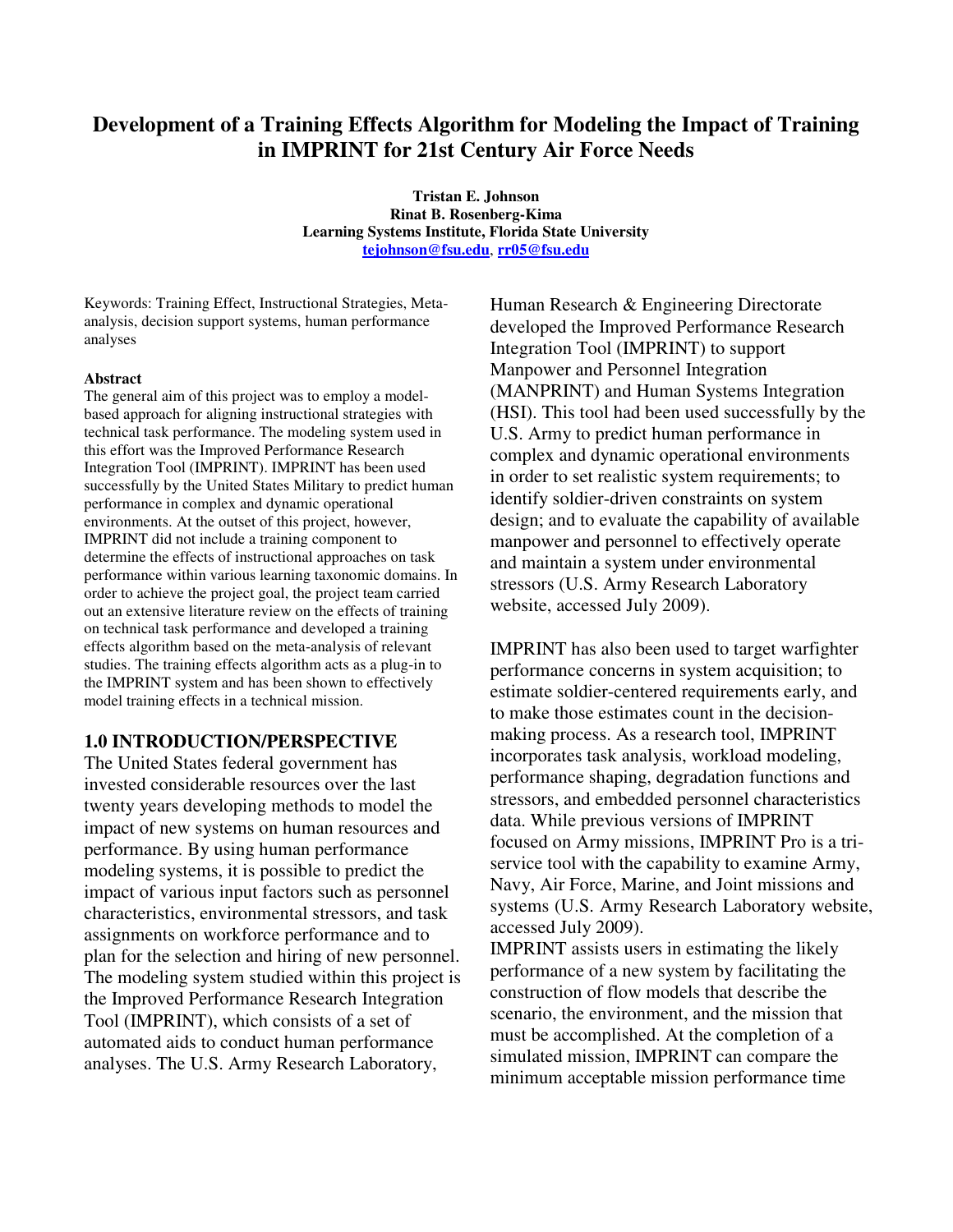and accuracy to the predicted performance. This allows the user to determine whether the mission met specific performance requirements.

The actual data input and analysis within IMPRINT occurs at the task level – analyzing high-level functions (e.g., troubleshooting a circuit board) in terms of smaller-scale tasks (e.g., determining whether or not there is desired resistance at a particular component), and then indicating the types of task skills required for proper execution of the smaller-scale tasks. IMPRINT has been used successfully to predict human performance in complex and dynamic operational environments.

Despite its capabilities for modeling human performance, IMPRINT does not include a sophisticated training component to determine the effects of instructional approaches on task performance within various taxonomic domains. The goal of this project was to determine whether and to what extent IMPRINT could predict the efficacy of alternative instructional approaches for different technical tasks. To accomplish this goal, the research team drew upon the technical training and human performance literature to develop a training algorithm that will interface with IMPRINT. This IMPRINT enhancement is designed to predict the efficacy of alternative training effects that include delivery media, learner characteristics, and instructional approaches for technical tasks such as those carried out by Air Force maintenance personnel within the cognitive, perceptual, motor, and communication domains.

Scientific modeling and computer simulation has played a role in both the social and natural sciences. There have been major advances with regard to computer modeling in fields such as economics, environmental and political sciences (Gilbert & Conte, 1995; and Krugman, 1996). Social science computer simulations are one of the most exciting applications that are supported

by the increased computing power. However, most of these models and simulations are not setup to account for the effects of varying instructional strategies.

## **2.0 OBJECTIVES/PURPOSES**

The main objective of this project was to draw upon the technical training and human performance literature to develop a training algorithm that will interface with IMPRINT. This IMPRINT enhancement is designed to predict the efficacy of alternative instructional approaches for critical Air Force maintenance and logistics tasks within the cognitive and psychomotor domains. The ultimate goal is to help transform Air Force training systems into flexible, responsive systems that develop individual and group problemsolving and decision-making abilities in the general domains of maintenance and air crew training.

The training effects algorithm developed as a result of our efforts allows us to determine how different instructional strategies impact performance on an individual as well as an organizational level. Models connected to the new system will be able to predict how training can influence the human agents of that system. For instance, the modeling outcome allows for the prediction of which instructional strategy (or grouping of strategies) enables the system to be fielded in the most cost effective and rapid way with the least amount of training. The ultimate goal is that modelers can apply the findings meaningfully in an IMPRINT model to account for instructional training effects on task performance.

## **3.0 TECHNIQUES**

In order to develop a training effects algorithm, a meta-analysis was conducted to statistically synthesize the literature review findings in order to inform the algorithm development. Metaanalysis is a set of statistical techniques for combining information from different studies (as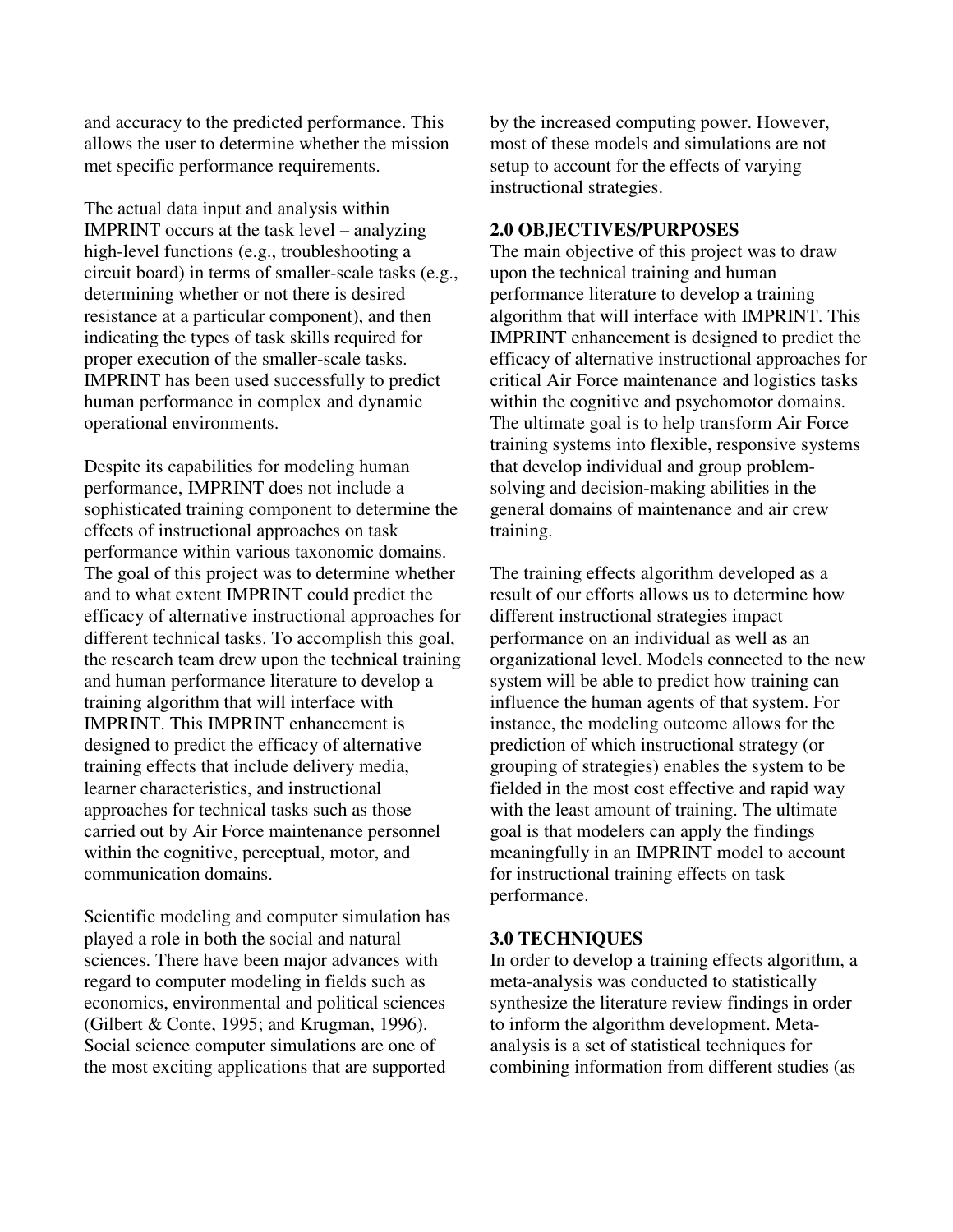identified from an exhaustive literature review) to derive an overall estimate of a treatment's effect. Given that the results from different studies investigating different independent variables (instructional strategy effects) are measured on different scales, the dependent variable in a metaanalysis must be some standardized measure of effect size. Effect sizes are measures of the strength or magnitude of a relationship of interest and have the advantage of being comparable across all of the studies. To describe the results of comparative experiments reviewed in the literature, the usual effect size indicator is the standardized mean difference (d) that compares the treatment and control means, or an odds ratio if the outcome of the experiments is a dichotomous variable (success versus failure). With continuous variables as predictors, the correlation itself is the indicator of the effect size. We transform all other indices to the metric of the correlation coefficient, primarily via the transformation  $r = d / \sqrt{d^2 + 4}$ . A meta-analysis can then be performed on studies that describe their findings as correlation coefficients together with the transformed values that represent the impact of treatment interventions.

Since meta-analysis has a unique role in this study, some weaknesses were found. First of all, when we create the standardized regression models using predictors from different studies we will usually not have inter-correlations among those predictors. Thus we are essentially assuming that variables are not correlated, which is not the case for many of our predictors. Also as Becker and Wu (2007) have pointed out, one of the challenges meta-analysts face when intending to combine results from regression studies (or here from treatment and correlational studies) is that the predictors usually differ from study to study even when researchers are studying the same outcome. Such "unparallel models" make it difficult to combine the results directly because the effects of different predictors are held constant in different studies when computing the effect of a focal

predictor. The third limitation is that studies have examined different populations of interest. In general the target populations are students but their education levels have a wide range, as do their initial levels of experience. This situation could be problematic when it comes to combining the research results, particularly if the various treatment interventions are differentially effective across populations.

The main purpose of doing meta-analysis in this project was to provide information necessary for algorithm development and modeling to show the relationship among all independent and dependent variables. Ultimately, combinations of treatment types, durations etc., will serve as inputs to the model in order to project potential outcomes of different training scenarios. To accomplish this, standardized regression models will be created for each outcome from the data obtained via effectsize calculations. In order to generate these models we must estimate standardized regression coefficients that will be represented by the mean correlations.

## **4.0 RESULTS**

### **4.1 Algorithm Development and Modeling**

The meta-analysis process resulted in a standardized regression model that allows prediction of the task performance time of an alternative instructional approach given: (1) the task performance time of the anchor instructional approach  $(M_{\text{Anchor}})$ , (2) its standard deviation (SD), (3) the task Taxons array, and (4) the metaanalysis *R-Values*. The *R-Values* represent the distance in standard deviations between the conditions. These mean *R*-Values are used to generate a training and task performance algorithm that is implemented in the current version of IMPRINT. The formula that is used to get the projected alternative group performance time is:

 $M_{\text{Alternative}} = M_{\text{Another}} + 2 \times R \text{-} Value \times SD.$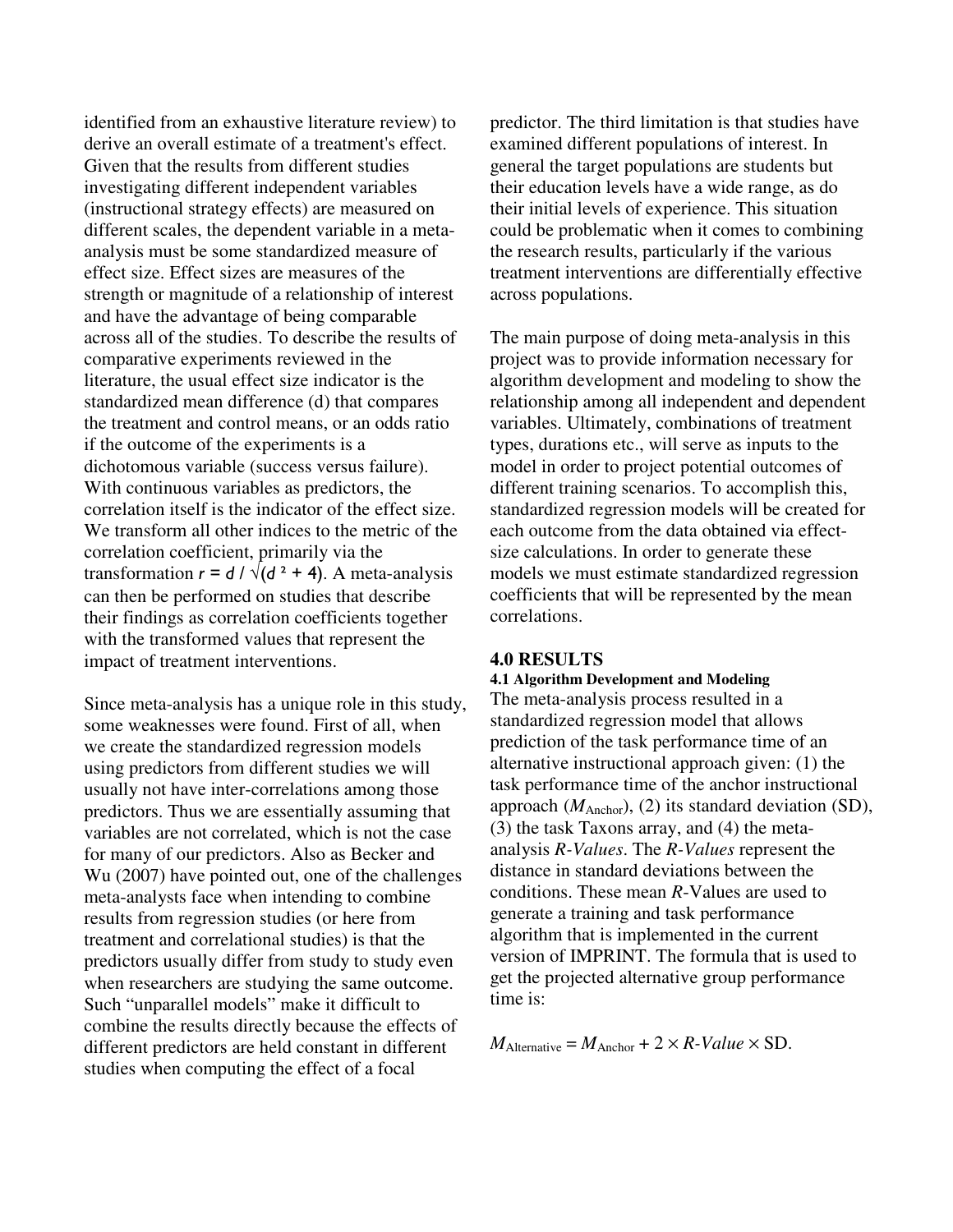For example, if a defined task has normal performance time with Mean=50 and SD=20 and the R-Value that represents the relationship between the anchor and alternative instructional approaches equals 0.615, than the new performance time will be:

 $M_{\text{Alternative}} = M_{\text{Another}} + 2 \times R \cdot Value \times SD = 50 + 2$  $\times 0.615 \times 20 = 74.6$ .

As a first step to implement the algorithm within IMPRINT, we created an external plug-in that can be called by IMPRINT. In this method, the algorithm was coded to a plug-in function. In a C# environment, a new function named "GetAdjustedTime" gets the task mean, standard deviation, and Taxons array as inputs and returns a new adjusted time. In an external user interface, the modeler can select an anchor and alternative to be compared and change the *R*-Values for each category. Figure 1 presents an overview of the plug-in, the users' interfaces, IMPRINT, and two text files, and shows how those elements connect with each other.



**Figure 1.** Plug-in interfaces and communication with IMPRINT

The plug-in is called from IMPRINT tasks expressions with the task mean, standard

deviation, and taxons array as parameters. The plug-in then uses the parameters and two text files (MLC.txt and Rtcc.txt) to calculate a new adjusted time for a task, given the particular sort of training or instructional intervention envisioned. This time is returned as the task performance time.

Even though this plug-in enables a comparison between two instructional strategies, there are a few limitations that needed to be addressed. First, the modeler has to change the tasks in the model to use expression (i.e., code) instead of distributions (i.e., concrete values of Mean and SD in case of normal distribution). Because it is not possible to use both the "Use Distribution" mode and "Use Expression" mode at the same time, the modeler needs to code the mean and standard deviation, and then call the plug-in function (see Figure 2 for a typical expression).

A second limitation to the first implementation is that the plug-in could not get direct access to the task Taxons. In IMPRINT, tasks can be broken down into categories called Taxons. This categorization is used to describe the workload composition of a task. There are nine IMPRINT Taxons (Visual, Numerical, Information Processing, Fine Motor-Discrete, Fine Motor-Continuous, Gross Motor Light, Gross Motor Heavy, Communication (Read & Write), and Communication (Oral)) grouped into four domains (Perceptual, Cognitive, Motor, and Communication).

The algorithm multiplies the effect of the cognitive categories by the percent indicated for the cognitive Taxons (including perceptual, cognitive and communication) and the effect of the motor categories by the motor Taxon. Thus, if the specified task is defined as motor, only the motor categories effects will influence the task performance time. To be used, in this implementation the Taxons need be coded in the expression and sent as parameters to the plug-in.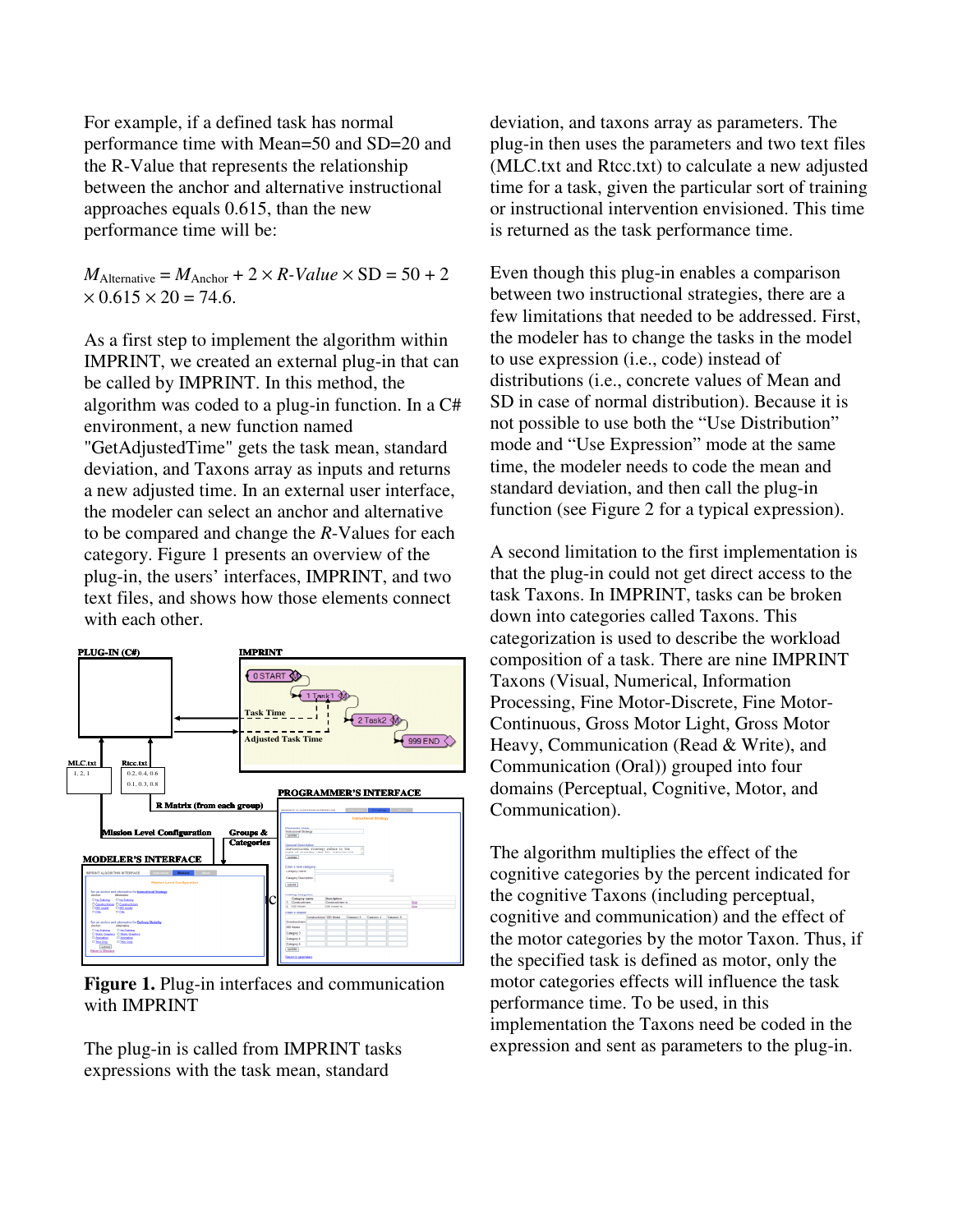| Time and Accuracy   Effects   Failure   Crew  <br>Workload Demand<br>Taxons Paths          |                                                                                                        |  |
|--------------------------------------------------------------------------------------------|--------------------------------------------------------------------------------------------------------|--|
|                                                                                            | Time Requirement: 00:00:00.00<br>HHMM SS mm                                                            |  |
|                                                                                            | Accuracy Requirement: 0.00<br>Accuracy Measure: Percent Steps Correct                                  |  |
| Criterion: Task must meet Time Requirement AND Accuracy Requirement 0.00<br>% of the time. |                                                                                                        |  |
|                                                                                            | Estimated Task Time                                                                                    |  |
|                                                                                            | <b>C</b> I ke Distributions<br>C Use Expression (evaluates to seconds)                                 |  |
|                                                                                            | double Mean-120;<br>//Task Nean                                                                        |  |
| 21                                                                                         | double SD=20.<br>//Task Standard Deviation                                                             |  |
| 31                                                                                         | double TaxonCognitive=0.5; //The ratio of cognitive taxon. 0-1                                         |  |
| 4                                                                                          | double TaxonMotor=0; //The ratio of motor taxon. 0-1                                                   |  |
| 5                                                                                          |                                                                                                        |  |
| 6                                                                                          | double AdjustedTime=0;                                                                                 |  |
| 7                                                                                          |                                                                                                        |  |
| 8                                                                                          | //Call the plugin function:                                                                            |  |
| 9                                                                                          | AdjustedTime =ExternalVariables.TimeAdjuster.GetAdjustedTimeTaxons(Mean,SD,TaxonCognitive,TaxonMotor); |  |
| 10                                                                                         |                                                                                                        |  |
| 11                                                                                         | //Return a sample from the new normal distribution                                                     |  |
|                                                                                            |                                                                                                        |  |
| 12 <sup>3</sup>                                                                            | return Distributions. Normal (AdjustedTime, SD);                                                       |  |
|                                                                                            |                                                                                                        |  |

**Figure 2.** Expression code used to call the plug-in function

To overcome these limitations, a newer version of IMPRINT was developed to include the plug-in algorism as an integral part of IMPRINT. The current version of IMPRINT includes a Training Effects Calculator (TEC) that uses the algorithm developed by the FSU team.

The Training Effects Calculator includes the following features:

(1) Ability to apply the effects of changing training characteristic (i.e., anchor vs. alternative) within a specific category to an existing mission without having to code each task manually.

(2) Ability to see and modify the relationship (i.e., *R*-Value) between two specific training characteristics within the IMPRINT environment

(3) Application of Taxon Characteristics to determine level of training effect for a specific mission task.

(4) Ability to print out a comparison report for mission level performance for two training characteristics within a specific category.

# **5.0 SCIENTIFIC SIGNIFICANCE OF THE PROJECT**

Through consolidating and synthesizing evidence linking training methods and strategies to performance, it was possible to develop meaningful, analysis-driven IMPRINT training algorithm. We have evidence that it is possible to take existing literature and transform it into a dataset and consequently an algorithm to be used within the IMPRINT system. This algorithm works as an IMPRINT plug-in that is capable of modeling the effects of instructional training effects on technical task performance within the cognitive and psychomotor domains. This plug-in can be continually updated as new training and performance literature emerges. It is also possible to extend the algorithm to model training effects on performance within the perceptual and communication domains.

While we have demonstrated the concept that empirically based training strategy effects drawn from the existing literature can be modeled within IMPRINT, there is future work to carry out in order to finalize a training effects (TE) algorithm. Key research and development tasks include: fleshing out the other taxon characteristics rmatrices to allow for additional comparisons; IMPRINT / Plugin interfacing to automatize the linking of the TE Algorithm with in IMPRINT missions; further develop the interaction effects of multiple TE categories; and carrying out a validation study to verify current algorithm assumptions.

With current findings from this study and future research and development, the TE Algorithm can have a strong impact for systems designers by providing them with empirically based results to help them make decisions about appropriate training strategies as integrated into systems operations. Ultimately, these results allow designers to see the effectiveness and efficiency of different training methods. This work further provides a model to conduct related work in other